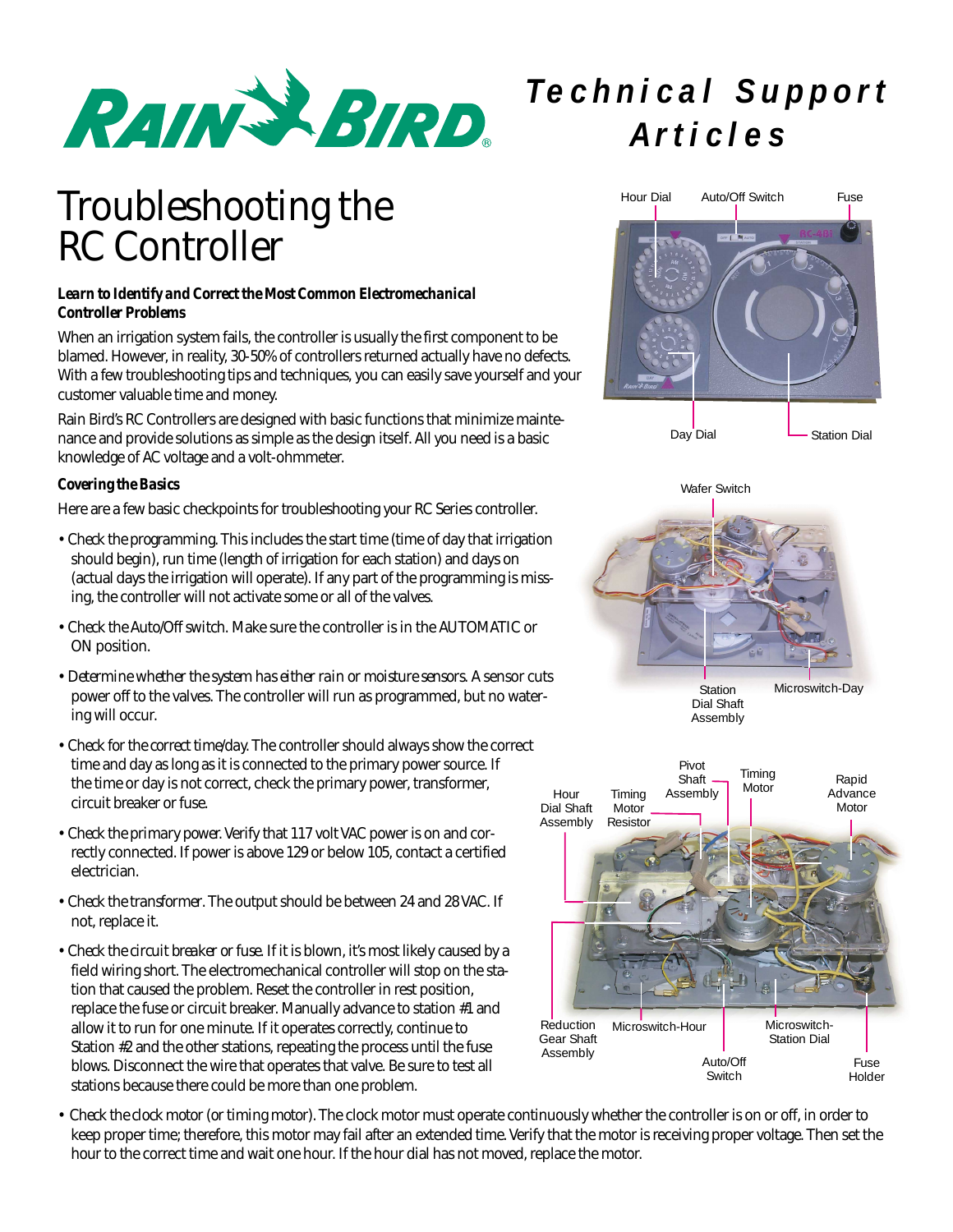

- *Change the resistor.* Each RC Controller has a 43 ohm, 5-watt resistor, wired in-series to the timing motor. The purpose of this resistor is to limit current and reduce heat in the timing motor. Without it, the motor will not last long. When changing the timing motor, you must change the resistor also. (Part #651137)
- *Test the gears and clutches.* The RC-Series electromechanical controllers all use gears to transfer the rotation of the clock motor to the hour and station timing. If you suspect a problem, try to very gently rotate the station dial and hour dial on the face plate in the opposite direction from the direction that the arrows show. If it rotates backwards without much force, the gear and clutch assembly is stripped and it's time to replace it.

### *DO NOT EXERT EXCESSIVE FORCE FOR THIS TEST.*

*• Check the advance motor (or rapid advance motor)*. This motor operates only when the controller is changing stations or returning to rest position. To determine whether or not the motor is receiving proper voltage, check the leads with a volt-ohmmeter for 24 VAC. By turning all stations off and manually rotating the station dial to the OFF or rest position, you can apply power to the rapid advance motor.

If you do not have voltage at the leads, the micro switch may have failed. Check the micro switch (see section below for testing micro switches). Another good test is to apply 24 volt AC directly from another source. If the motor does not turn, it needs to be replaced.

If it does turn, check the primary power and transformer.

*• Test the micro switches.* Your controller's micro switches are small switches that, when activated, instruct the controller to perform a certain function. If a micro switch fails or is out of adjustment, the controller will not perform as programmed. Your controller relies on a day micro switch, hour micro switch and timing dial micro switch.

To determine whether or not a micro switch has failed, turn off primary power to the controller and conduct a resistance test using a volt-ohmmeter. Resistance should be below 2 ohms when closed and infinite when open.

Remember, the button of the micro switch should not be depressed until the program pin is locked into position to activate the switch.